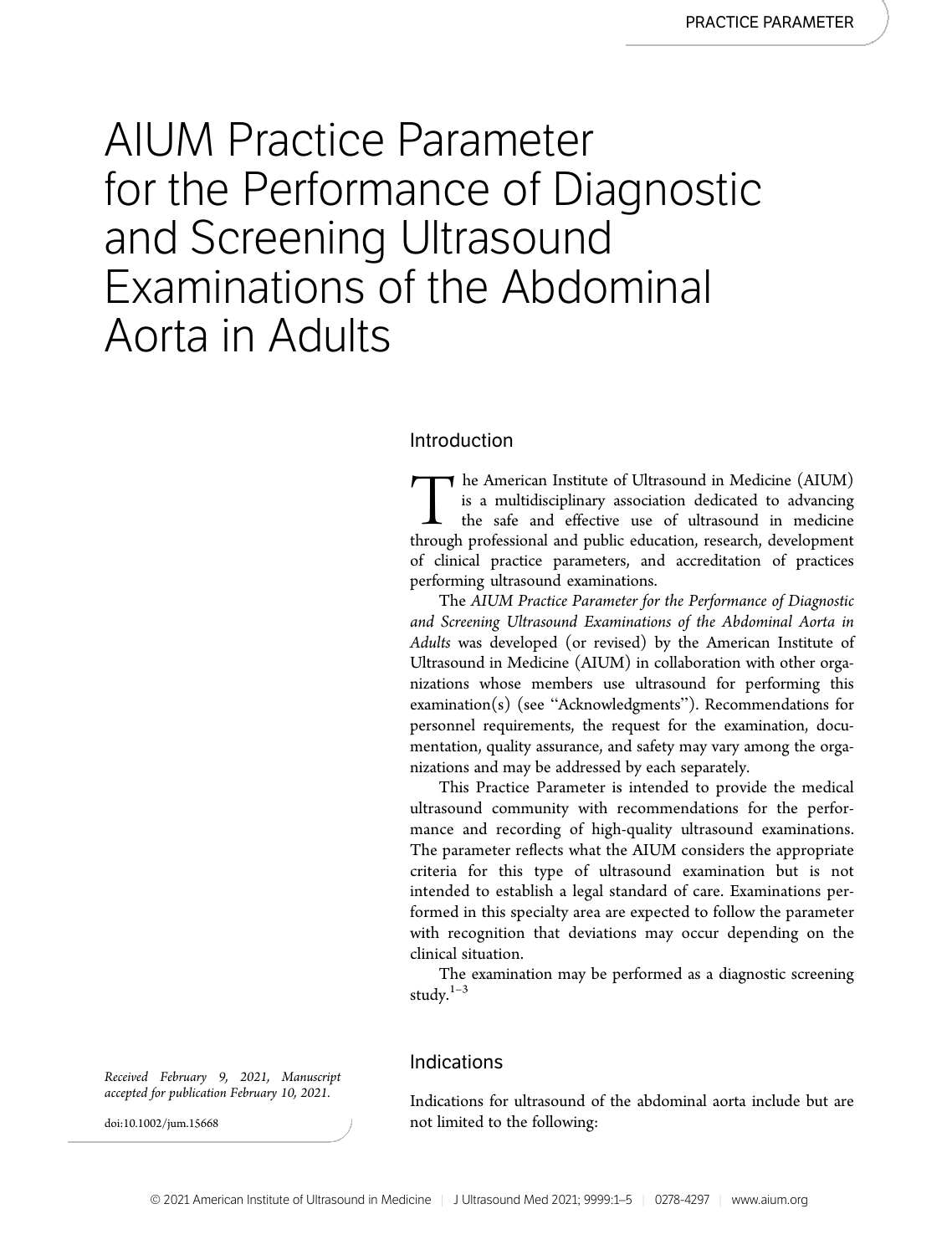- A. Diagnostic Evaluation for an Abdominal Aortic Aneurysm (AAA)
- 1. Palpable or pulsatile abdominal mass or abdominal bruit.
- 2. Unexplained lower back pain, flank pain, or abdominal pain.
- 3. Follow-up of a previously demonstrated AAA. Recommendations for rescanning patients are as follows.<sup>4</sup>
	- a. For AAA size of 3.0–3.9 cm, follow-up ultrasound every 3 years.
	- b. For AAA size of 4.0–4.9 cm, follow-up annually.
	- c. For AAA size of 5.0–5.4 cm, follow-up every 6 months.
- 4. Follow-up of patients after AAA repair, particularly after endovascular aortic aneurysm repair.
- B. Screening Evaluation for
- 1. Men age 65 or older who have ever smoked.
- 2. Women age 65 or older with cardiovascular risk factors.
- 3. Individuals age 50 or older with a family history of aortic and/or peripheral vascular aneurysmal disease.
- 4. Individuals with a personal history of peripheral vascular aneurysmal disease.
- 5. Individuals with other risk factors for an AAA.

## Qualifications and Responsibilities of Personnel

Physicians interpreting or performing this type of ultrasound examination should meet the specified AIUM Training Guidelines in accordance with AIUM accreditation policies.

Sonographers performing the ultrasound examination should be appropriately credentialed in the specialty area in accordance with AIUM accreditation policies.

Physicians not personally performing the examination must provide supervision, as defined by the Centers for Medicare and Medicaid Services Code of Federal Regulations 42 CFR §410.32.

## Request for the Examination

The written or electronic request for an ultrasound examination must originate from a physician or other appropriately licensed health care provider or under the provider's direction. The clinical information provided should allow for the performance and interpretation of the appropriate ultrasound examination and should be consistent with relevant legal and local health care facility requirements.

## Specifications of the Examination

#### A. Diagnostic Examination

The examination includes the following, when feasible:

- 1. Abdominal aorta
	- a. Longitudinal images (along the long axis of the vessel):
		- i. Proximal (below diaphragm, near the celiac artery).
		- ii. Mid (near the level of the renal arteries).
	- iii. Distal (through the iliac bifurcation).
	- b. Transverse images (perpendicular to the long axis of the vessel):
		- i. Proximal (below diaphragm, near the celiac artery).
		- ii. Mid (near the level of the renal arteries).
		- iii. Distal (through the iliac bifurcation).
- c. Measurements:
	- i. Measurements are taken at the greatest diameter of the aorta, from outer edge to outer edge. The aorta should be imaged in the plane that is parallel to the long axis of the lumen (for measurement of the anteroposterior dimension) and perpendicular to the long axis of the lumen (for measurement of the transverse dimension). The aorta may also be scanned using a lateral or coronal approach if it cannot be visualized from an anterior transducer approach. The measurements obtained via these scan planes are equivalent to transverse measurements.
	- ii. If an AAA is present, the maximal size and location of the aneurysm should be documented and recorded. The relationship of the dilated segment with the renal arteries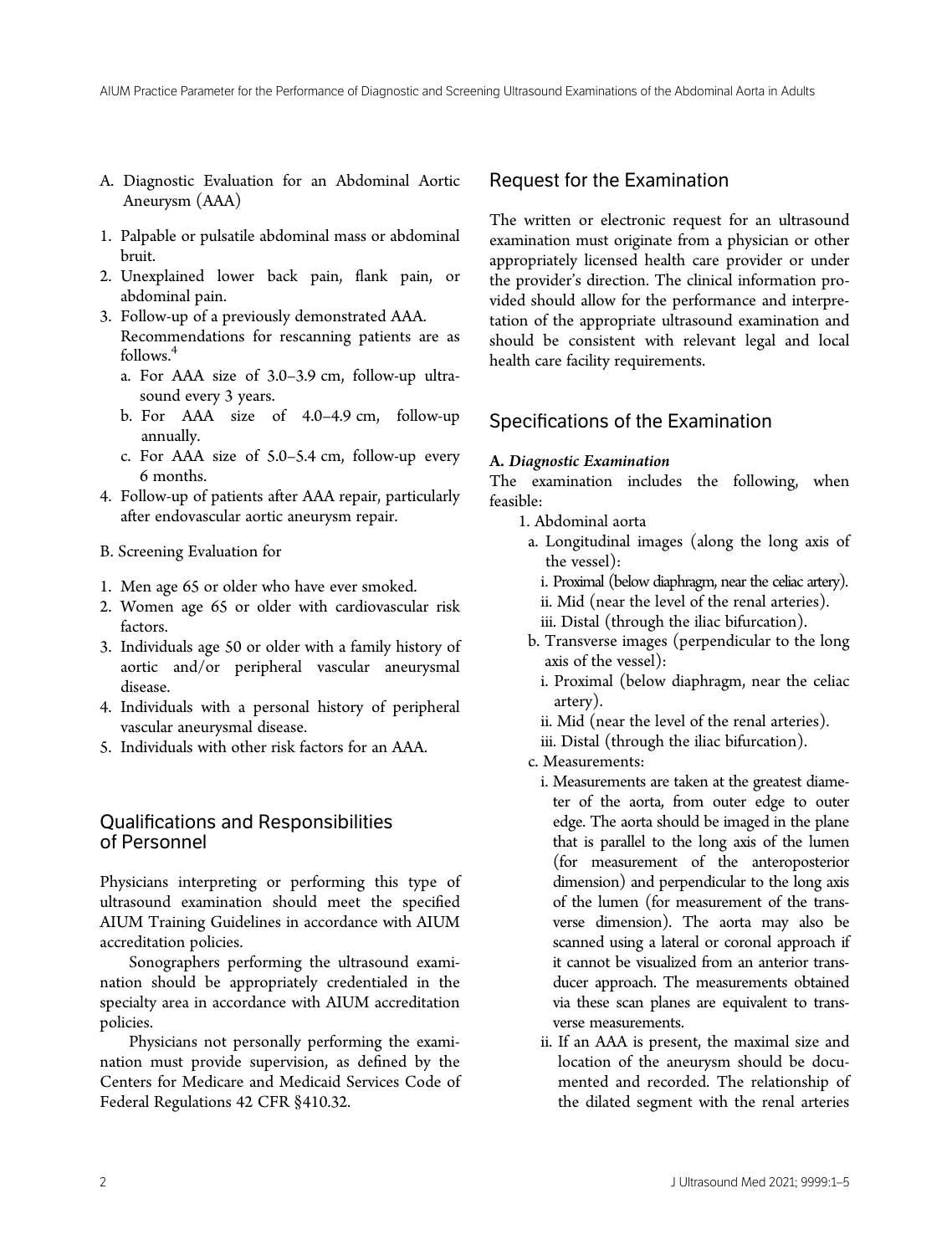and with the aortic bifurcation should be determined if possible.

- iii. At a minimum, the largest measurement should be recorded and reported. A measurement of the length of the aneurysm is optional.
- iv. If an AAA is present, the shape of the aneurysm should be documented either as fusiform, eccentric, or saccular. Documentation should include representative images, which enable the radiologist to characterize the shape of the aneurysm.
- 2. Common iliac arteries
- a. Longitudinal images of the proximal right and left common iliac arteries (along the long axis of the vessel).
- b. Transverse images (perpendicular to the long axis of the vessel) of the proximal common iliac arteries, just below the bifurcation.
- c. Measurement of the widest visualized portion of each common iliac artery, from outer edge to outer edge.

Color Doppler imaging and/or spectral Doppler imaging with waveform analysis of the aorta and iliac arteries may be helpful to demonstrate patency and the presence of an intraluminal thrombus.

After endovascular aortic aneurysm repair, color (or power) Doppler imaging and spectral Doppler imaging are required to document the presence or absence of endoleaks. Contrast-enhanced ultrasound may be helpful for identification of endoleaks. Note: This would be an off-label use of contrast-enhanced ultrasound based on the current Food and Drug Administration approval status.<sup>5</sup>

Interobserver measurements of an aortic aneurysm can vary by as much as 5 mm. Visual comparison with prior studies is recommended to ensure measurements are obtained at similar locations and to assess for interval change in aneurysm size. Consistent measurements of aneurysm diameter are recommended following endograft repair to check for interval enlargement in sac size.<sup>6</sup> Excessive transducer pressure should be avoided when measuring aortic size.

#### B. AAA

Anteroposterior measurements of the aorta sufficient to determine whether an aortic aneurysm exists according to the criteria listed above in subhead Specifications of the Examination, under A. Diagnostic Examination, number 1, section c, subsection i, should be obtained. If an aneurysm is present, its greatest dimension should be reported. However, if no aneurysm is identified, the largest diameter of the abdominal aorta should be reported.

### C. Interpretation of the Screening Examination Should Include at Least 3 Categories

- 1. Positive: Infrarenal AAA greater than or equal to 3 cm in diameter or greater than or equal to 1.5 times the diameter of the more proximal infrarenal aorta. $\frac{7}{1}$  The latter definition is particularly important in women and small adults.<sup>8</sup>
- 2. Negative: No infrarenal AAA.
- 3. Indeterminate: Aneurysmal status not defined because of nonvisualization or partial visualization of the infrarenal abdominal aorta and/or iliac bifurcation.
- 4. The report should also state whether the suprarenal aorta was seen and, if seen, should reflect whether it is normal. The report should also state whether dilatation of the aorta above the celiac artery is noted. For the area above the celiac artery, an aneurysm may be reported if the diameter is greater than 3.9 cm for male patients or 3.1 cm for female patients.

## Documentation

Accurate and complete documentation is essential for high-quality patient care. Written reports and ultrasound images/video clips that contain diagnostic information should be obtained and archived, with recommendations for follow-up studies if clinically applicable, in accordance with the AIUM Practice Parameter for Documentation of an Ultrasound Examination.

#### Equipment Specifications

An abdominal aortic ultrasound examination should be performed with real-time scanners with transducers that allow for appropriate penetration and resolution, depending on the patient's body habitus. Diagnostic information should be optimized while keeping total ultrasound exposure as low as reasonably achievable.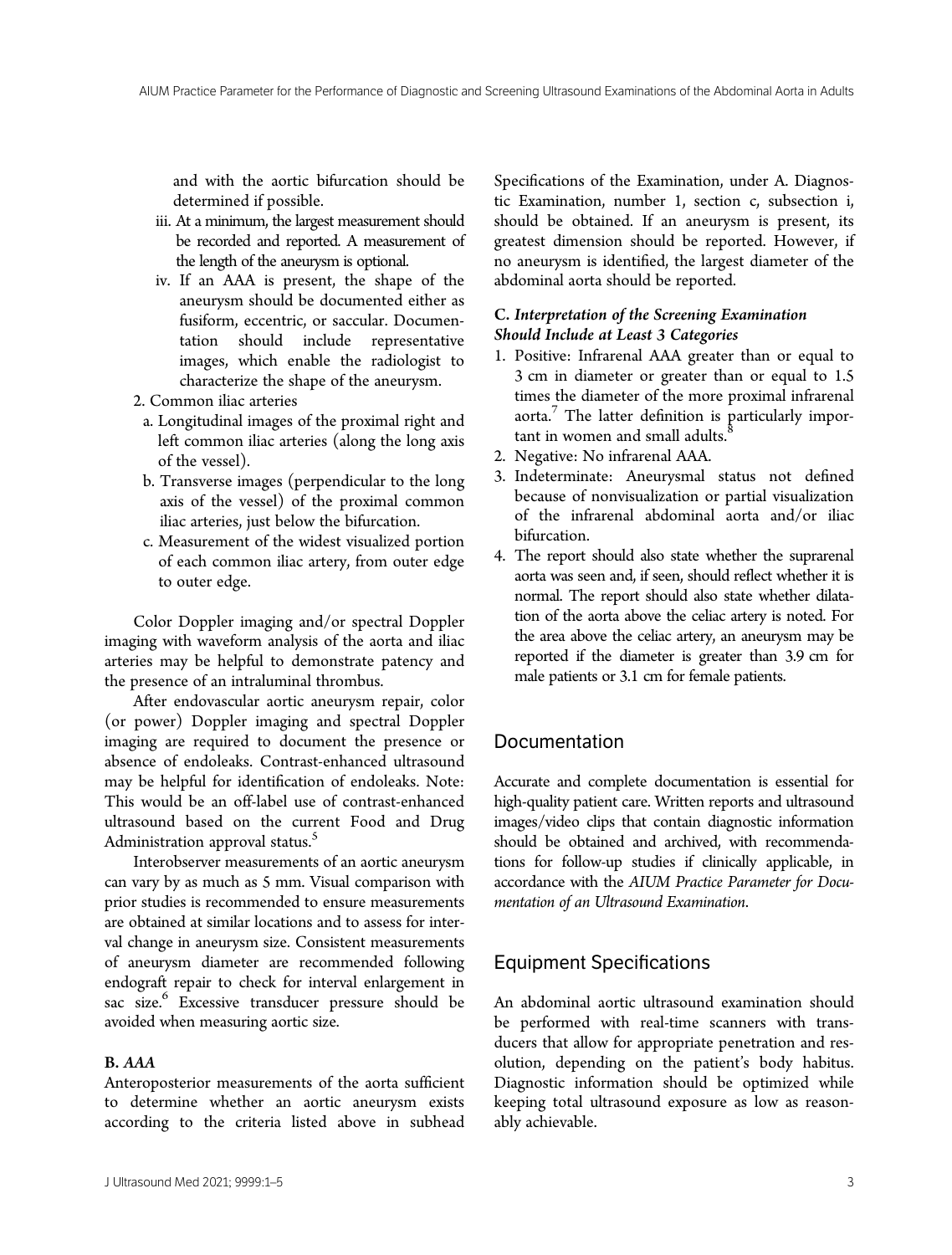## Quality and Safety

Policies and procedures related to quality assurance and improvement, safety, infection control, and equipment performance monitoring should be developed and implemented in accordance with the AIUM Standards and Guidelines for the Accreditation of Ultrasound Practices.

ALARA (As Low as Reasonably Achievable) Principle The potential benefits and risks of each examination should be considered. The ALARA principle should be observed for factors that affect the acoustic output and by considering the transducer dwell time and total scanning time. Further details on ALARA may be found in the current AIUM publication Medical Ultrasound Safety.

## Infection Control

Transducer preparation, cleaning, and disinfection should follow manufacturer recommendations and be consistent with the AIUM's Guidelines for Cleaning and Preparing External- and Internal-Use Ultrasound Transducers and Equipment Between Patients, Safe Handling, and Use of Ultrasound Coupling Gel.

#### Equipment Performance Monitoring

Monitoring protocols for equipment performance should be developed and implemented in accordance with the AIUM's Standards and Guidelines for the Accreditation of Ultrasound Practices.

## Acknowledgments

This parameter was revised by the AIUM in collaboration with the American College of Radiology (ACR) and the Society of Radiologists in Ultrasound (SRU). We are indebted to the many volunteers who contributed their time, knowledge, and energy to developing this document.

## Collaborative Subcommittees

AIUM Tara Morgan, MD Margarita Revzin, MD Gayatri Yoshi, MD

ACR John S. Pellerito, MD, chair Nirvikar Dahiya, MD

Helena Gabriel, MD Stephen I. Johnson, MD Joseph F. Polak, MD, MPH

**SRU** Raymond E. Bertino, MD Franklin N. Tessler, MD

## AIUM Clinical Standards Committee

Bryann Bromley, MD, chair James M. Shwayder, MD, JD, vice chair Nirvikar Dahiya, MD Rob Goodman, MBBCh, MBA, BMSc Rachel Bo-ming Liu, MD Jean Spitz, MPH, CAE, RDMS John Stephen Pellerito, MD

Original copyright 2006; revised 2020, 2015, 2010; Renamed 2015

# References

- 1. Adams DC, Tulloh BR, Galloway SW, Shaw E, Tulloh AJ, Poskitt KR. Familial abdominal aortic aneurysm: prevalence and implications for screening. Eur J Vasc Surg 1993; 7:709–712.
- 2. Ashton HA, Buxton MJ, Day NE, et al. The multicentre aneurysm screening study (MASS) into the effect of abdominal aortic aneurysm screening on mortality in men: a randomised controlled trial. Lancet 2002; 360:1531–1539.
- 3. US Preventive Services Task Force. Screening for abdominal aortic aneurysm. US Preventive Services Task Force website. [http://www.](http://www.uspreventiveservicestaskforce.org/uspstf05/aaascr/aaars.htm) [uspreventiveservicestaskforce.org/uspstf05/aaascr/aaars.htm](http://www.uspreventiveservicestaskforce.org/uspstf05/aaascr/aaars.htm) (Accessed August 26, 2019).
- 4. Chaikof EL, Dalman RL, Eskandari MK, et al. The Society for Vascular Surgery practice guidelines on the care of patients with an abdominal aortic aneurysm. J Vasc Surg 2018; 67:2–77.e2.
- 5. Harky A, Zywicka E, Santoro G, Jullian L, Joshi M, Dimitri S. Is contrast-enhanced ultrasound (CEUS) superior to computed tomography angiography (CTA) in detection of endoleaks in post-EVAR patients? A systematic review and meta-analysis. J Ultrasound 2019; 22:65–75.
- 6. Borgbjerg J, Bogsted M, Lindholt JS, Behr-Rasmussen C, Horlyck A, Frokjaer JB. Superior reproducibility of the leading to leading edge and inner to inner edge methods in the ultrasound assessment of maximum abdominal aortic diameter. Eur J Vasc Endovasc Surg 2018; 55:206–213.